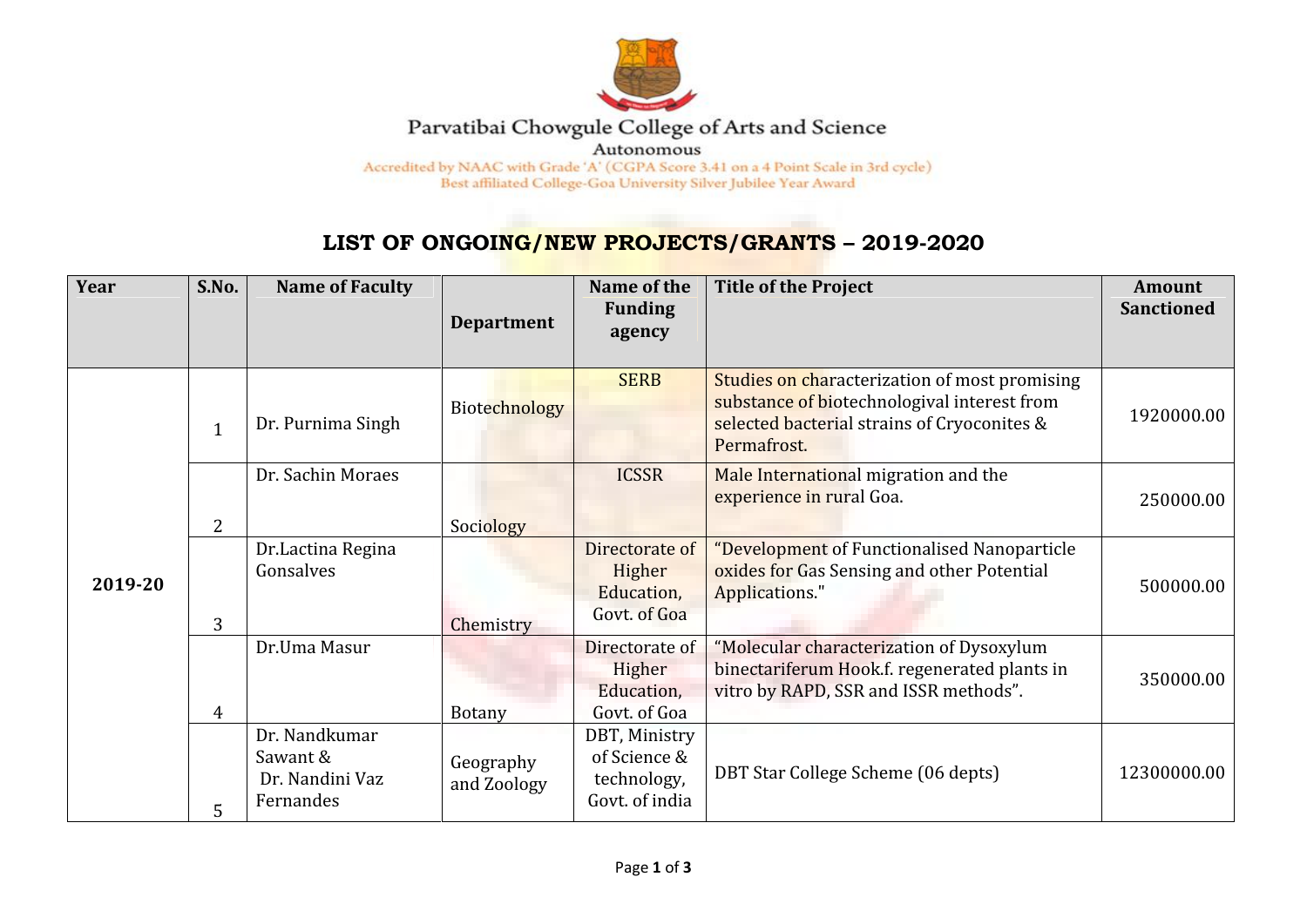| 2019-20 | Dr. Nandini Vaz<br>Fernandes<br>6                           | Zoology                  | Directorate of<br>Higher<br>Education,<br>Govt. of Goa | Evaluation of effectiveness of methodologies<br>used in conducting practicals of Biological<br>sciences          | 2,00,000.00 |
|---------|-------------------------------------------------------------|--------------------------|--------------------------------------------------------|------------------------------------------------------------------------------------------------------------------|-------------|
|         | Dr. Sameena Falleiro<br>7                                   | computer<br>science      | Directorate of<br>Higher<br>Education,<br>Govt. of Goa | Teaching and Learning with ICT: Current status<br>and future Directives with Reference to UG<br>education in Goa | 2,00,000.00 |
|         | Mr. Yatin Desai<br>8                                        | Physics                  | Directorate of<br>Higher<br>Education,<br>Govt. of Goa | <b>Study of Zinc Oxide Composite Doped with</b><br>Transition Metal Ions (Mn, Ni, Co, Fe)                        | 3,20,000.00 |
|         | Ms. Amisha Pednekar<br>9                                    | <b>Botany</b>            | Directorate of<br>Higher<br>Education,<br>Govt. of Goa | <b>Understanding Cellulolytic Activity of Fungi</b><br>isolated from litter of Coconut trees                     | 3,00,000.00 |
|         | Dr. Nandini Vaz<br>Fernandes &<br>Prof. Nandkumar<br>Sawant | Geography<br>and Zoology | DST-MHRD-<br><b>COESME</b>                             | Training workshop, on Research Based<br>Pedagogical Tools (RBPTs) for<br>Undergraduate Science Teachers          | 1,94,440.00 |
|         | 10                                                          |                          |                                                        |                                                                                                                  |             |
|         | Dr. Ananya Das<br>11                                        | Physics                  | Directorate of<br>Higher<br>Education,<br>Goa          | Study of Bose-Hubbard model using Real Space<br>Renormalization Group method.                                    | 4,30,000.00 |